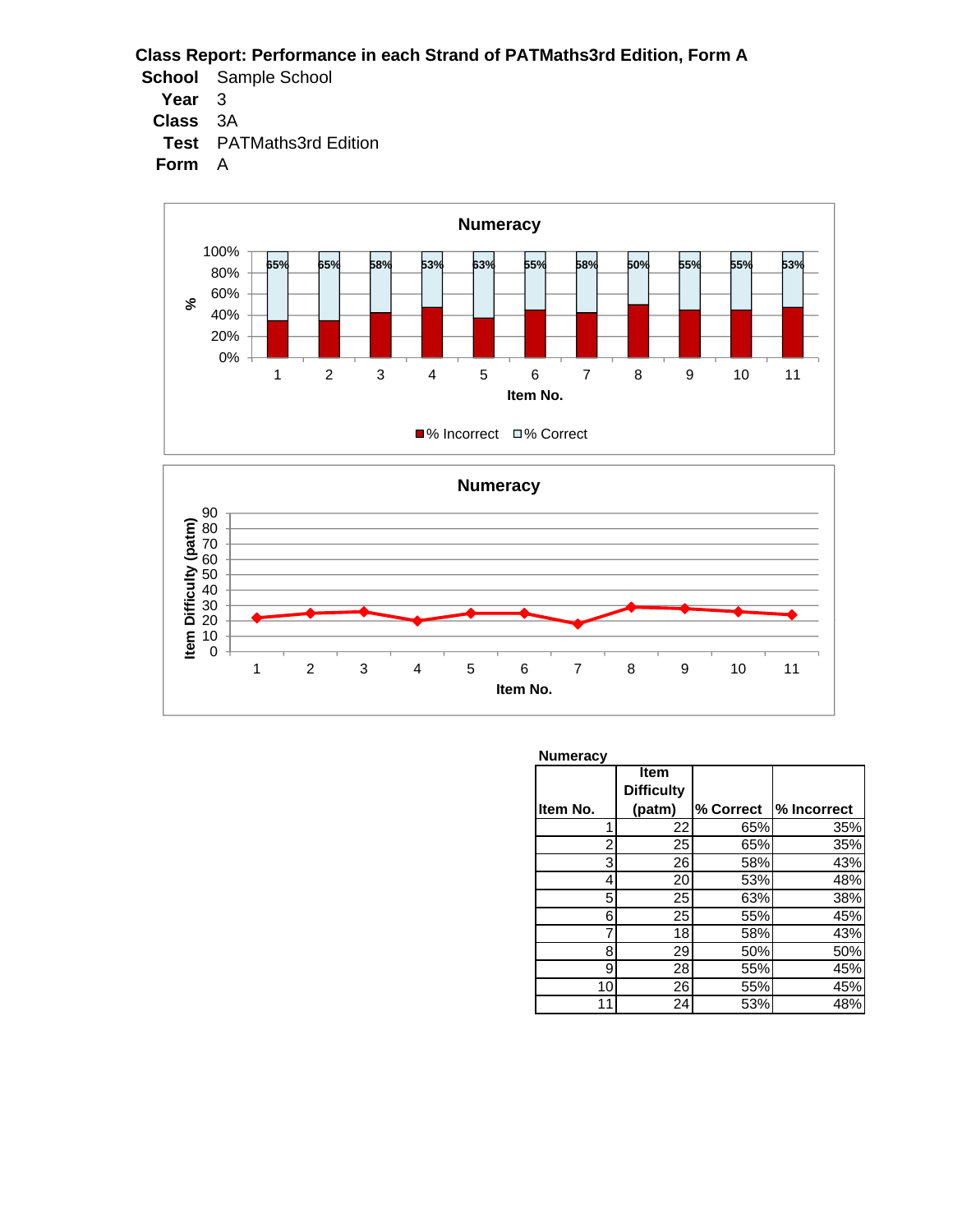- **School** Sample School
	- **Year** 3
	- **Class** 3A
	- **Test** PATMaths3rd Edition





| <b>Space</b> |                                     |     |                        |  |  |  |
|--------------|-------------------------------------|-----|------------------------|--|--|--|
| Item No.     | Item<br><b>Difficulty</b><br>(patm) |     | % Correct  % Incorrect |  |  |  |
| 12           | 13                                  | 55% | 45%                    |  |  |  |
| 13           | 18                                  | 63% | 38%                    |  |  |  |
|              | 19                                  | 58% |                        |  |  |  |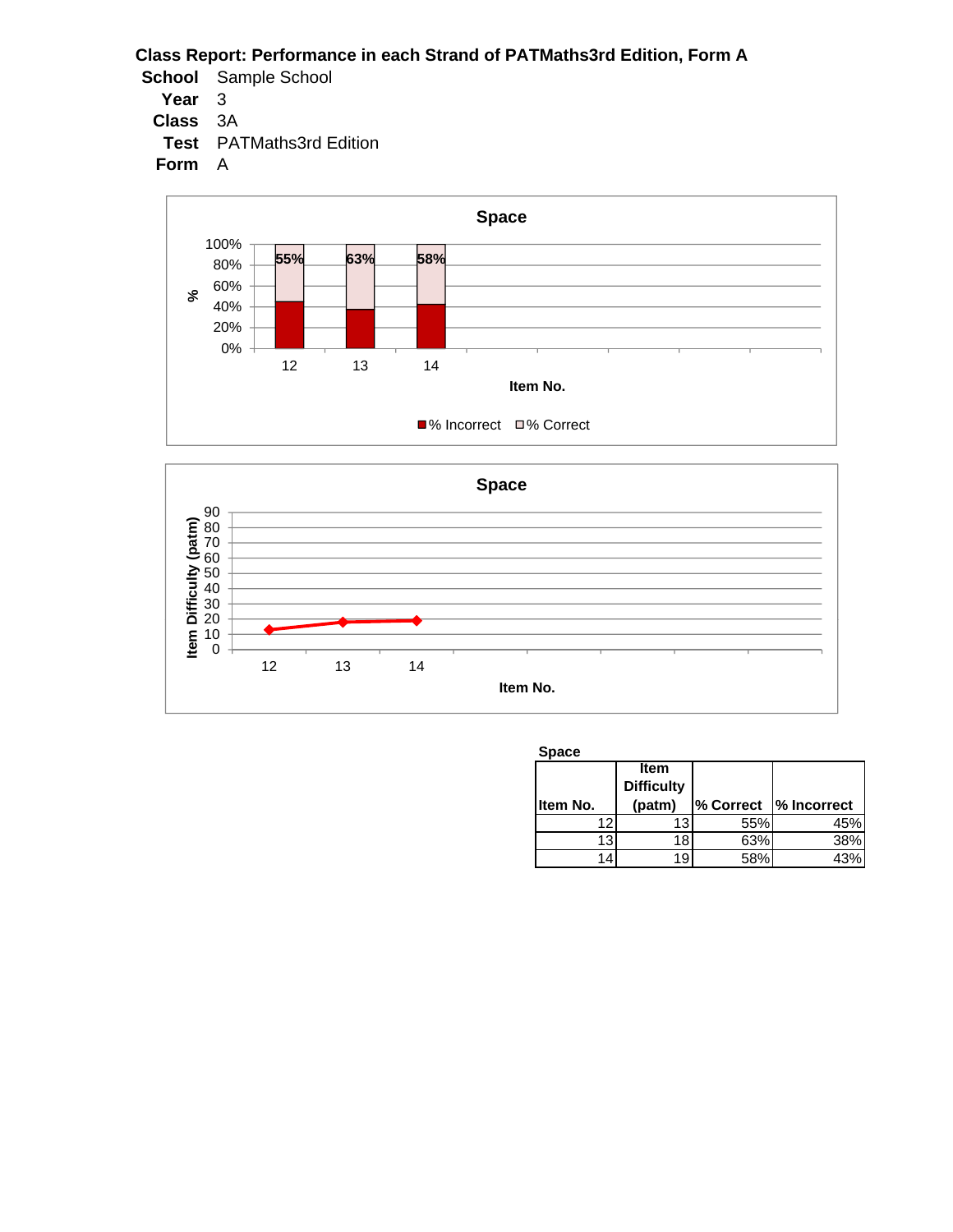- **School** Sample School
	- **Year** 3
	- **Class** 3A
	- **Test** PATMaths3rd Edition





| <b>Measurement</b> |                           |     |                        |  |
|--------------------|---------------------------|-----|------------------------|--|
|                    | Item<br><b>Difficulty</b> |     |                        |  |
| Item No.           | (patm)                    |     | % Correct  % Incorrect |  |
| 15                 | 18                        | 60% | 40%                    |  |
| 16                 |                           | 65% | 35%                    |  |
|                    |                           |     |                        |  |